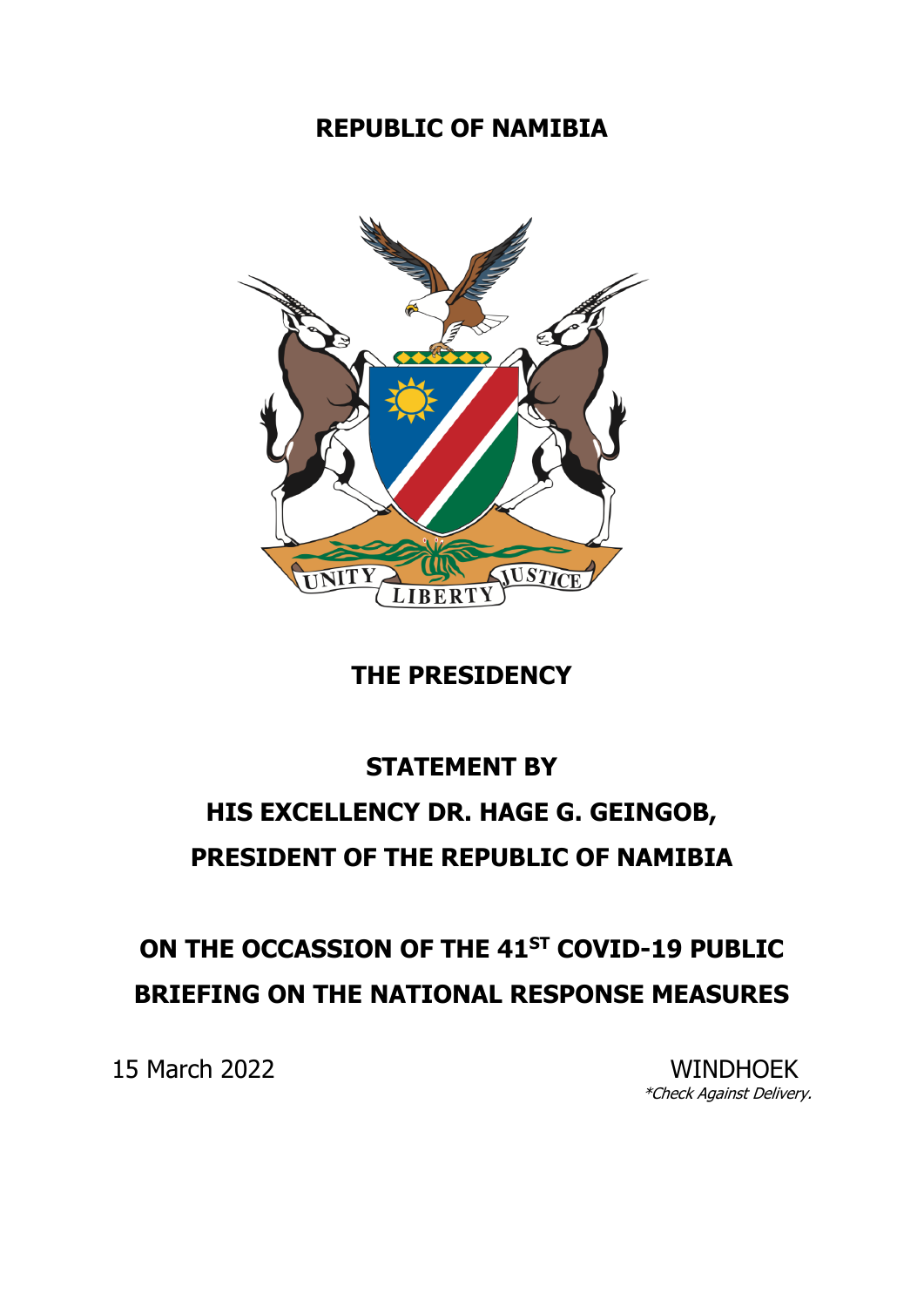**Good afternoon fellow Namibians and welcome to the 41st COVID-19 Public Briefing.** 

**The COVID-19 pandemic is evolving. Recently, classification of the outbreak has been adjusted by the World Health Organisation from a pandemic to an endemic disease. In Namibia, the recovery rate from COVID-19 now stands at 97 percent, with a Case Fatality Rate of 2,5 percent. Statistics further indicate that at 14 March 2022, the active cases stood at 222. As the nation may recall, there was a time during July 2021 when the active cases in the country were much higher, peaking at an all-time high of 27,046 (twenty-seven-thousandand-forty-six) active infections in the country.** 

**However, the reclassification of the outbreak to endemic should not give us a false sense of security. We must continue to be vigilant and alert to further control the spread and the upsurge in new cases.**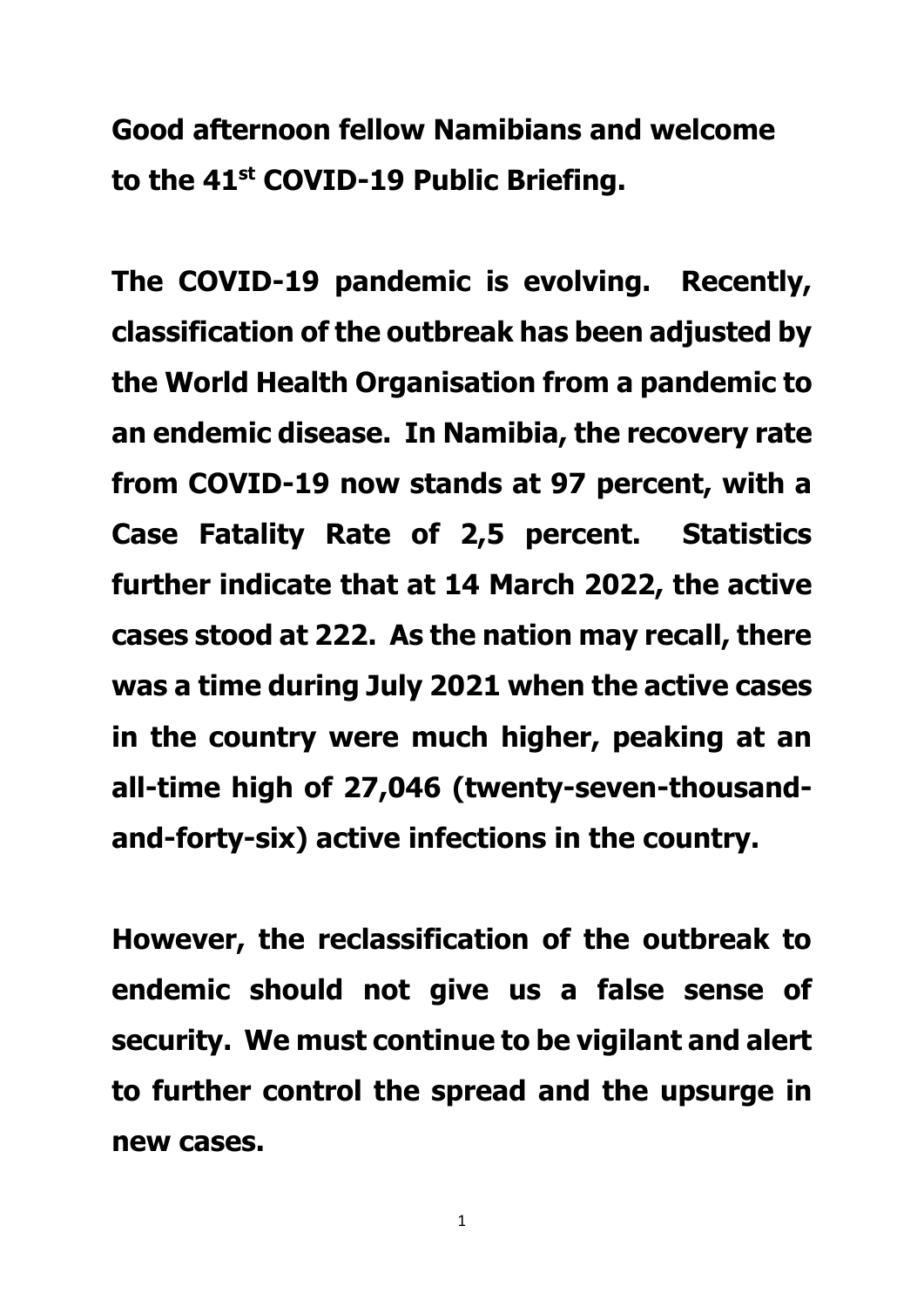**The magnitude of the challenge we continue to face is large and we must be ready to mount an effective response. To protect the most vulnerable members of our society and to bolster the capacity of our healthcare system so as to respond to new infections as they occur, we still require strong measures and interventions to reduce the spread of new infections.** 

**During the last 30-day Observance Period, the positivity ratio declined from 7 percent to 2 percent rate of new infections, from the total number of samples tested, countrywide. There has equally been a corresponding decline in deaths, with a total of 19 deaths recorded during the Period, from COVID-19 or related illnesses. One death from COVID-19 however, is one death too many. I have been relieved lately by the daily update reports that indicated zero deaths over the past week or so.**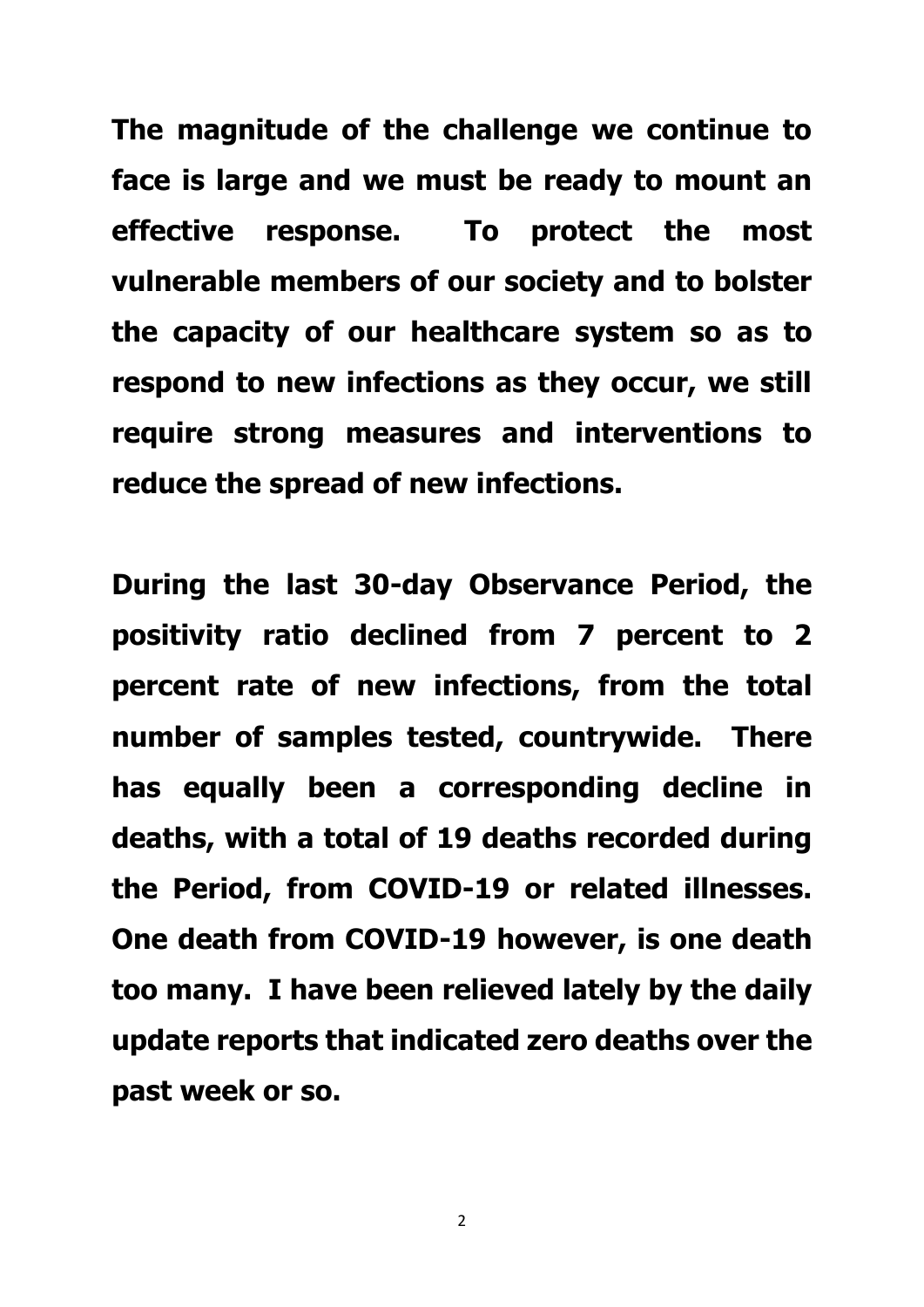**I pay tribute to our frontline workers, particularly the healthcare workers whose valiant fight to contain spread of the disease have achieved a measure of success.** 

**Economic data reveals that the volume of foreign tourist arrivals remain at only one third of what they were in 2019. This means that the employment-intensive tourism sector which provides direct and indirect employment to approximately 150,000 Namibians, is still in recession.** 

**Vaccination remains one of the most effective measures in our multi-faceted National Response against COVID-19. It not only reduces individual chances of developing severe illness, hospitalization and death, but can also help to restore economic activity particularly in the adversely affected tourism sector.** 

3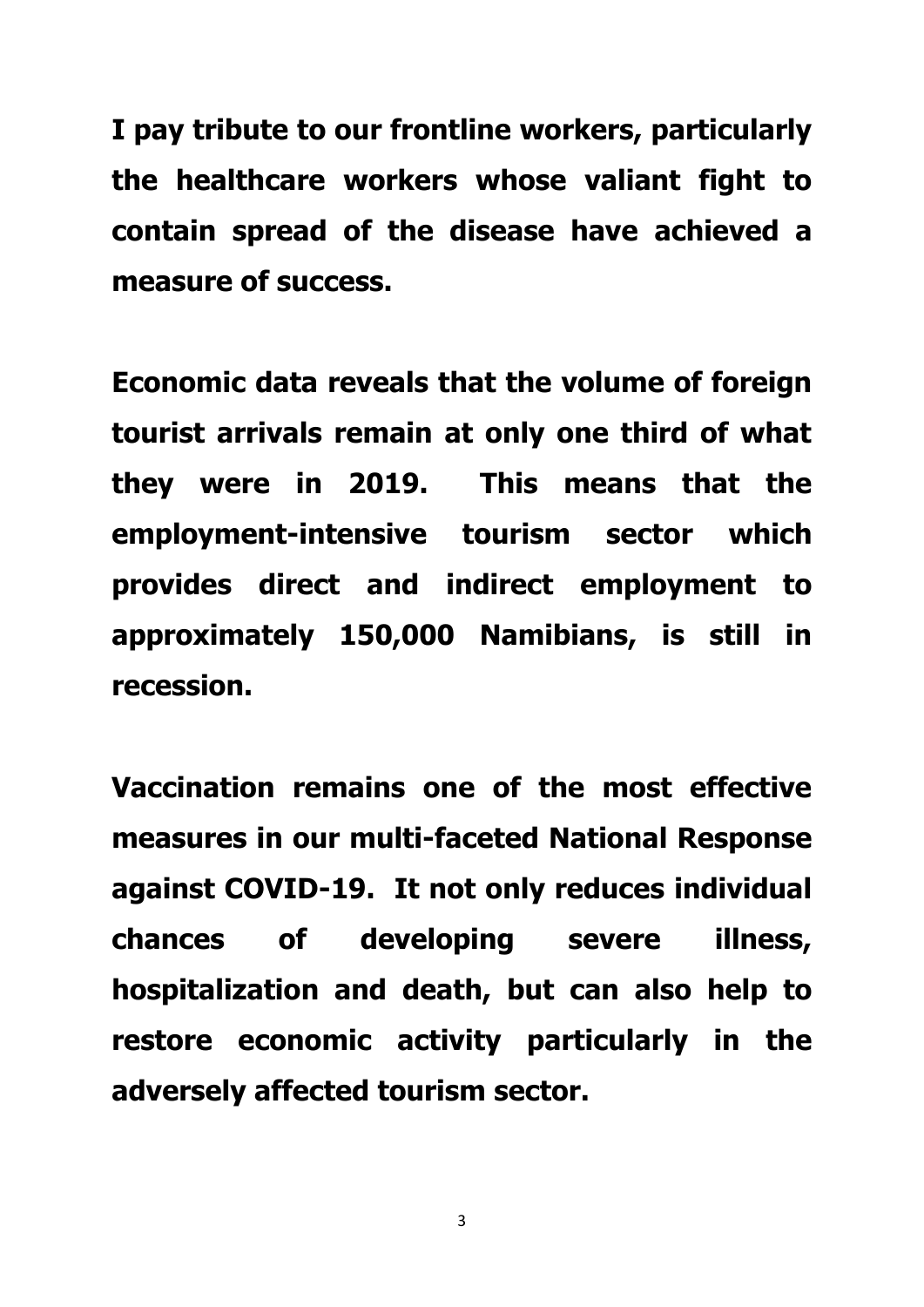**As of today March 15, 2022, nationally, only 21.4 percent of the country's eligible population is fully vaccinated. This is one third of the WHO recommended population coverage of 60 percent to achieve national herd immunity.** 

**The Government has procured adequate vaccination stock and our country has also benefitted from the generosity of friendly nations, having received large consignments of donated vaccines. Such valuable and scarce resources should not be allowed to waste by expiring on our shelves. I, therefore, reiterate my call for all eligible Namibians to get vaccinated and for those who have already received initial jabs, to get their booster shots, so as to ensure that the immunity does not wane, especially as we face the winter months.** 

4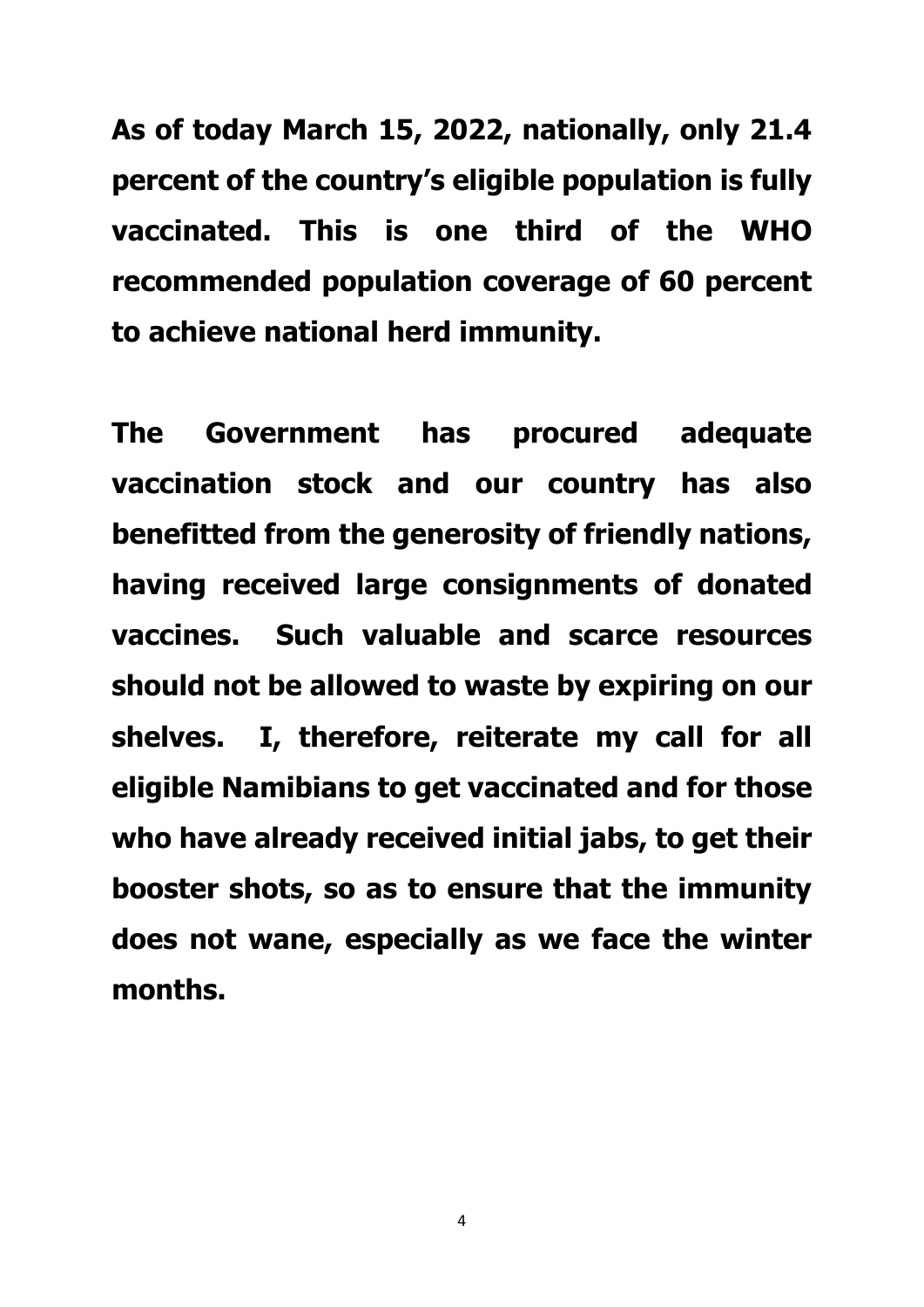**The approaching winter, when people tend to be confined indoors, pose a natural risk to the spread of respiratory diseases. We must therefore remain vigilant to prevent the spread of new infection that could overwhelm our healthcare system.** 

**Fellow Namibians,**

**The current Regulations are due to expire tomorrow. The following new Public Health Regulations will come into force from midnight, 16 March 2022, for a period of 30 days until 15 April 2022.** 

**1.Wearing of masks in public places is no longer mandatory. However, people who are in close settings, such as public transport, indoor public meetings are encouraged to wear masks. Physical distance of no less than 1 meter must be maintained between persons at all times;**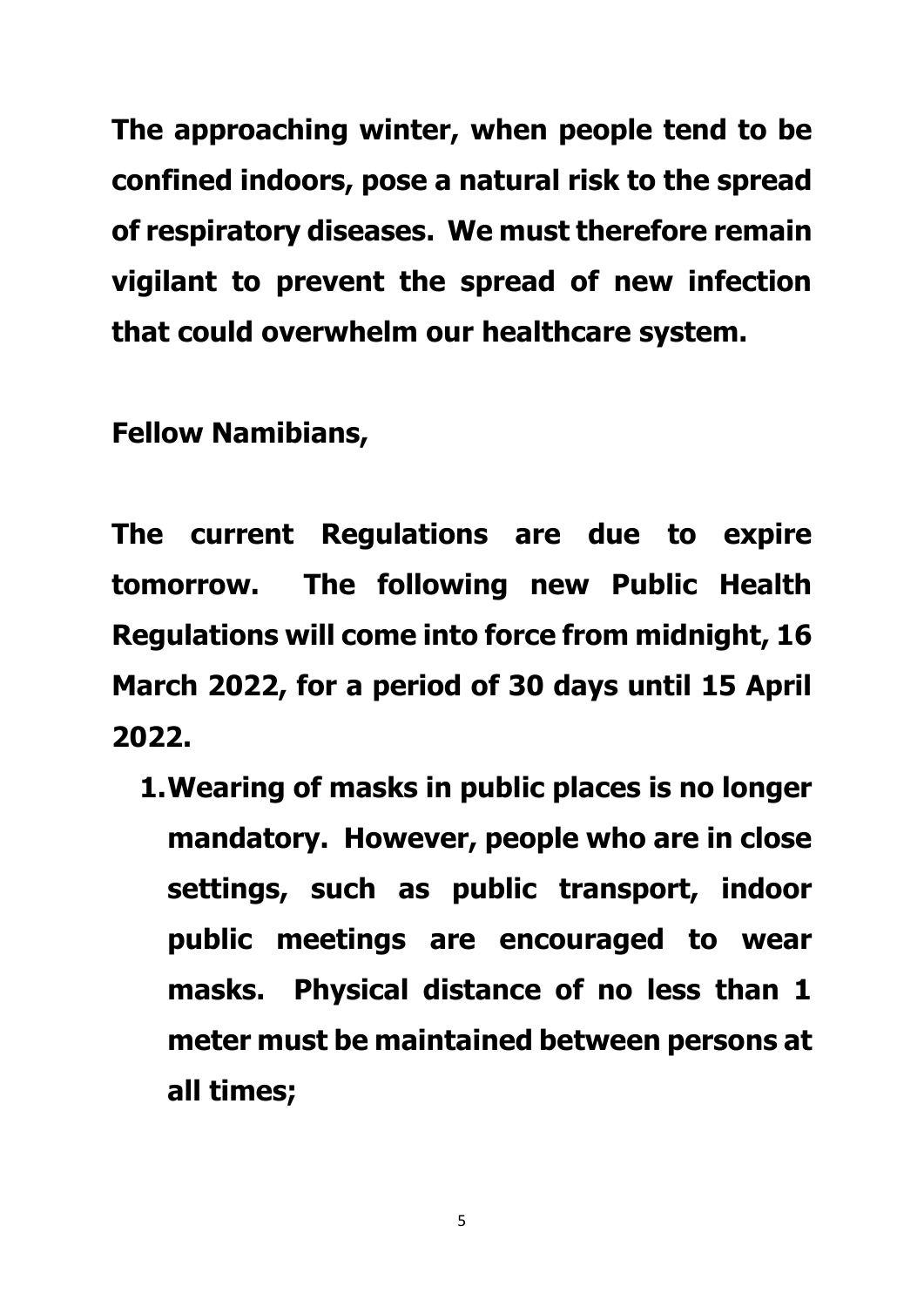- **2.With regards to the size of Public Gatherings, for the next dispensation, the size of Public Gatherings will be adjusted from 500 to 1,000 people. This will be applicable to all social gatherings as defined in the Regulations, including weddings, funerals, church services and sporting events;**
- **3.Fully vaccinated travellers are no longer required to produce a negative PCR test result upon arrival at a Namibian Points of Entry, but are instead required to present an authentic, valid vaccination card at Point of Entry.**

**Fellow Namibians,**

**A reprieve does not mean the end of the pandemic. We must continue to care for ourselves and the vulnerable members of our society who are more susceptible, by continuing to protect ourselves so that new clusters of infection do not form.** 

6